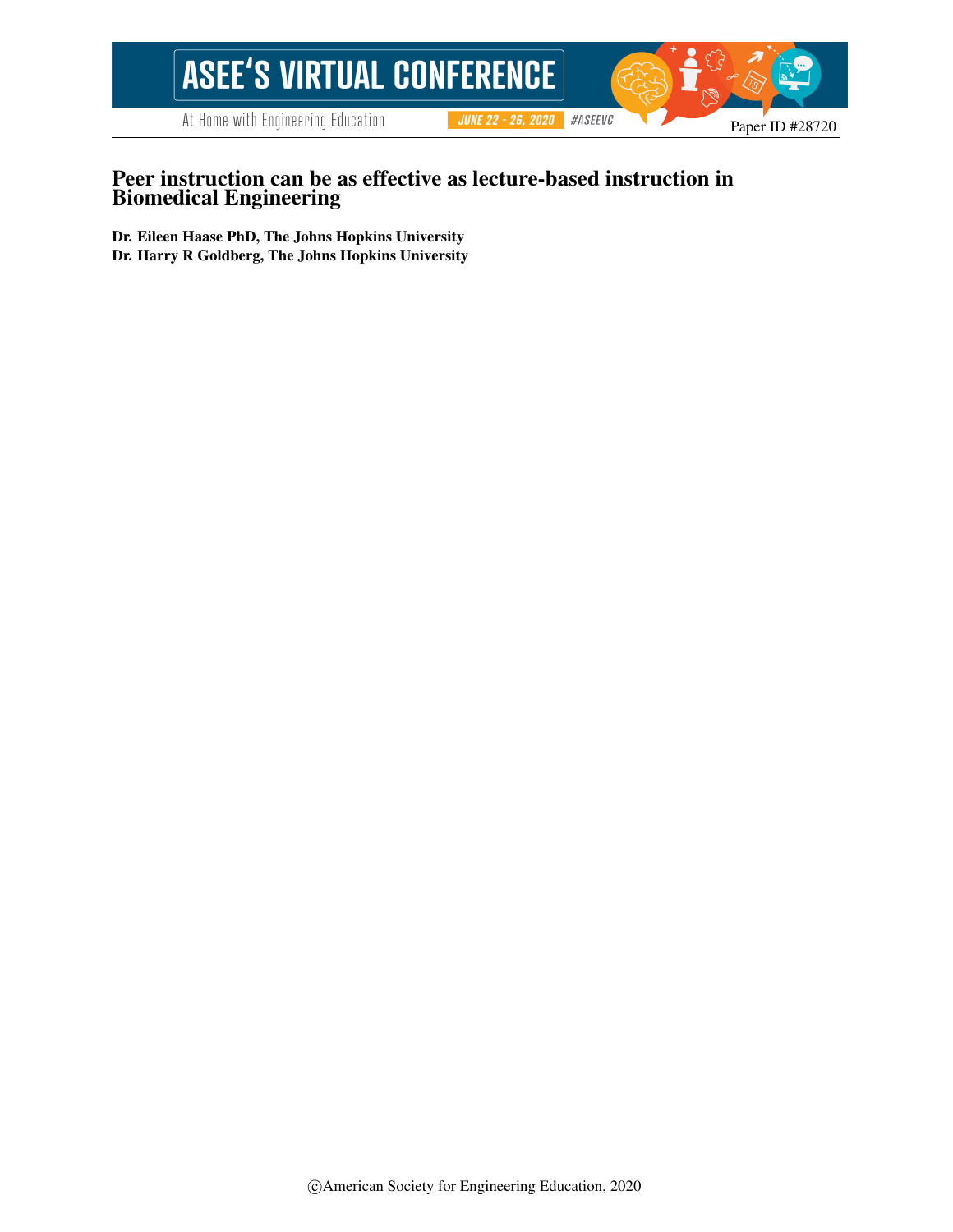# **Peer instruction can be as effective as lecture-based instruction in Biomedical Engineering**

### **Abstract**

Peer instruction has been identified as an effective teaching method yet it is often used for supplementary instruction rather than as a core technique. This study provides quantitative evidence that peer teaching can effectively substitute for faculty-led instruction under certain conditions. One of the authors of this report received a Fulbright Scholar Award to train fifty biomedical engineering students in Biochemistry at Mbarara University of Science and Technology (MUST) in Uganda. At the start of this faculty member's time in Uganda, it became obvious that the instructor/student language barrier was too great to rely on lecture-based instruction, even though the official language of Uganda is English. Consequentially, the faculty member primed student learning through the use of short presentations and then enabled the students in the classroom to advance the knowledge base of their colleagues. The results indicated that the Ugandan students started at a significantly lower level of understanding compared to students at a university in the United States as measured through "individual readiness assessment tests" (Uganda: 43+9% vs US: 69+11%). However, the Ugandan students did just as well as the US students after working together on a "group readiness assessment test" (Uganda:  $92+5\%$  vs US:  $93+4\%$ ).

During each class, students had multiple opportunities to work together in teams. These activities included group assessments, problem-solving, and short presentations on applications of course material, in addition to homework assignments. Both groups of students, Ugandan and US, had similar scores on the first exam, although there was a significant difference in the second exam (Uganda:  $78+13$ ;  $73+11$  vs US:  $75+11$ ;  $80+14$ ). The results of this study demonstrate that overall knowledge is not diminished when peer instruction is the primary form of learning.

### **Introduction**

The authors, along with many other engineering educators, have been strong proponents of active learning. Active, collaborative, cooperative, and problem‐based learning have been demonstrated repeatedly to be more effective than lecture alone [2]. Students are 1.5 times less likely to fail in courses that use active learning [3]. When one of the authors was granted a Fulbright Scholar Award to teach a biochemistry course in Uganda, the plan was to reproduce teaching methods used in the United States such as clicker questions, think-pair-share, and team activities which would be easy for the students to adopt [4]. However, within the first five minutes of class in Uganda, it was evident that there was a significant language barrier. While the official language of Uganda is English, and all of the university courses are taught in English, it was not the native language of any of the students. There are over forty official languages in Uganda [5]. Some students never had a class taught in English until after they arrived at the university. Not only did the Ugandan students have difficulties understanding the faculty, the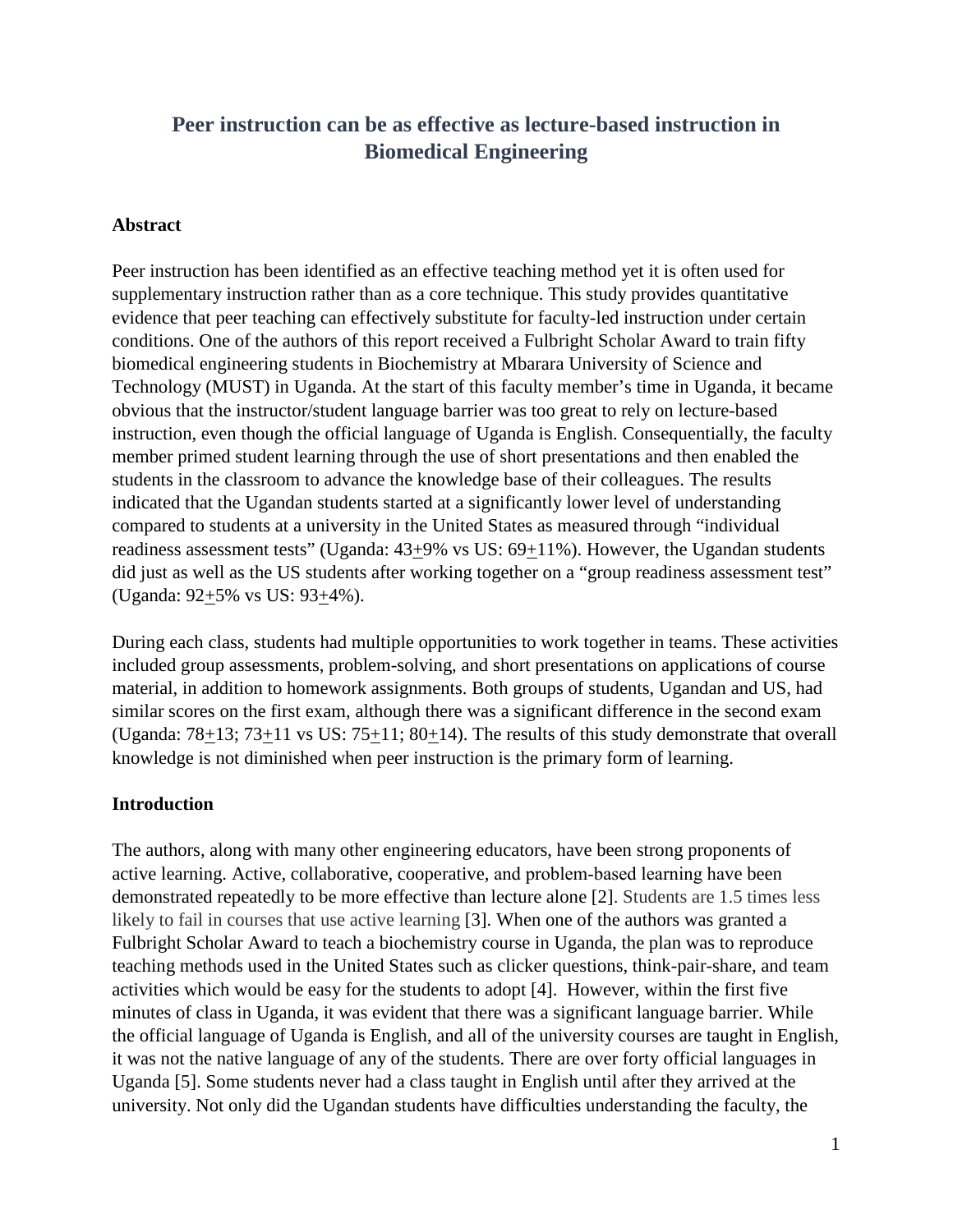faculty member was unable to understand the students. Through necessity, peer-instruction was implemented starting the first day of class.

Peer-instruction is a proven teaching method in STEM education [6] [7] and is used in the US version of this course taught at Johns Hopkins University (JHU). The primary teaching method used throughout East Africa, including Uganda, is the traditional faculty-presented lecture [8]. In this format of instruction, student comprehension of the content is tested through two three hour exams, a midterm and final. Students work individually throughout the semester and there is minimal learning from peers. Due to the language barrier, the faculty utilized peer-instruction as the primary teaching method, much more so than in the US version of the course. Class time was focused on practicing core concepts. By implementing "learner-centered teaching" which incorporates, "active, cooperative/team-based, inquiry-based, project-based, and problem-based learning", the MUST students not only learned the course content, but enjoyed the process [9].

## **Methods**

## *Opening Day*

Students were randomly assigned to teams of four students prior to the start of the course; the same teams were maintained throughout the semester, although they had permission to request a change. Within five minutes of the very first class, the teams were given a hypothetical situation and a problem to solve. The hypothetical situation was that an unknown molecule was infecting students on campus with a deadly disease (which turned out to be eerily predictive of the COVID-19 pandemic). Teams brainstormed methods to solve one of the following:

- (1) Diagnose/identify the mysterious disease,
- (2) Keep the disease from spreading
- (3) Treat or manage the disease.

Students had ten minutes to work on a solution, and each team had sixty to ninety seconds to share their ideas with the rest of the class. The goal of this thirty minute exercise, which took place before any lecture began, was for the students to engage in team-based activities from the very first minute of the course. The faculty also wanted students to think about the role of biochemistry in solving health care problems and provide motivation for the course topics. Though learning through team-based activities and solving open-ended problems was completely new to the Ugandan students, they readily embraced the concept. The JHU course also began with this same exercise.

## *Class Format*

The MUST students (n=51) met once a week on Thursdays for a three hour lecture (3 credit course). The JHU students (n=137) met three times a week (MWF) for fifty minute lectures, and had another fifty minute section with a teaching assistant to review homework problems and review sample exam questions (4 credit course). It was expected at the start of the semester that the MUST students would complete 75% of the material taught to the JHU students due to the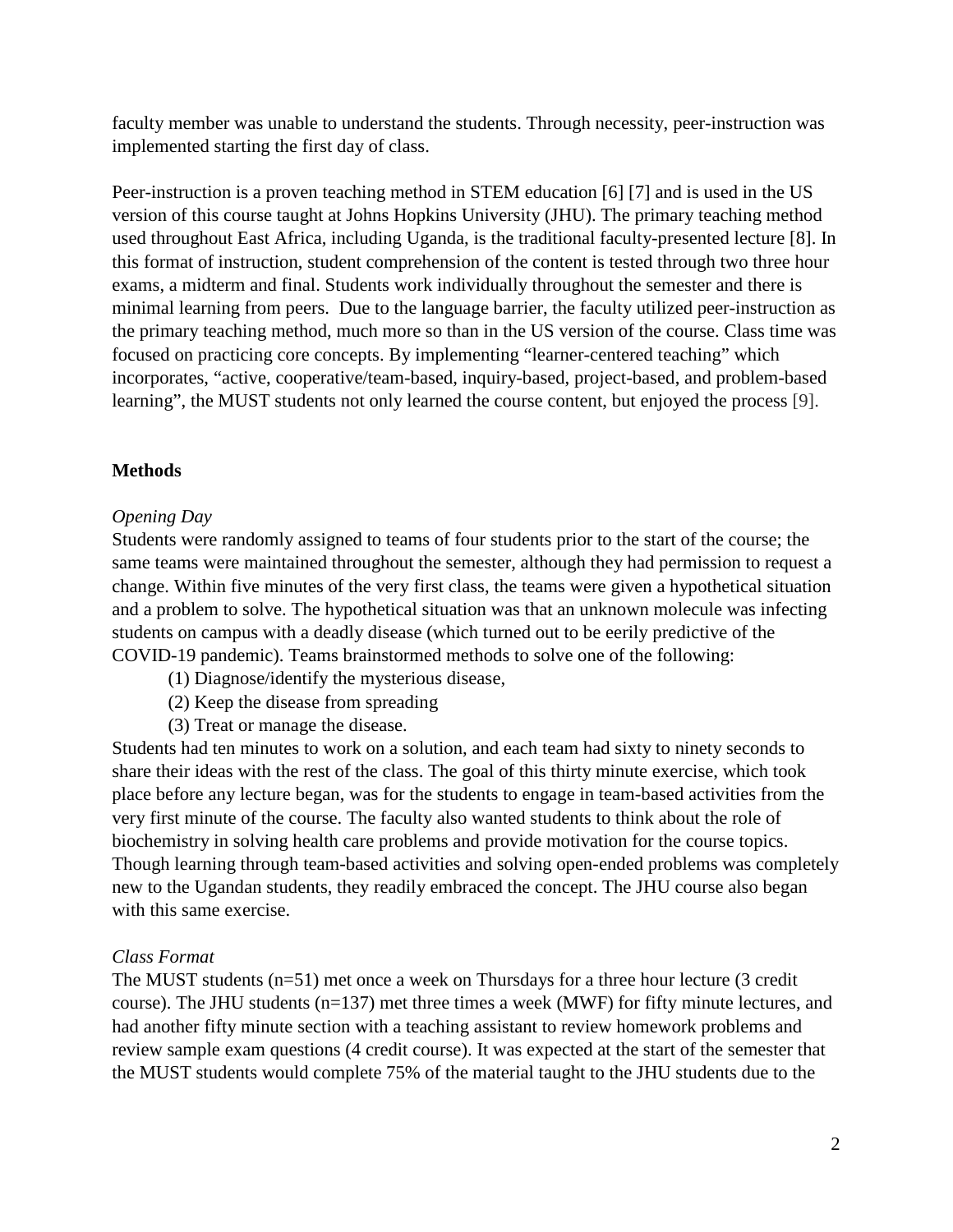difference in total class meeting times. Through many years of teaching the content, it was determined that there was no appreciable difference in the difficulty of the topics.

### *Team Based Learning*

Both classes took weekly Team Based Learning (TBL) quizzes, seven of which were identical for the MUST and JHU students (the authors received IRB approval for this study). Team based learning is a proven method of peer instruction. [9][10]. The first half hour of each three-hour class was spent on a TBL quiz based on the homework and in-class exercises from the previous week. Each quiz contained ten multiple-choice questions: first given as an individual readiness assessment test (iRAT), and then as a group readiness assessment test for the team (gRAT). A sample ten-question TBL is included as Appendix 1. During the gRAT, the team used a scratchoff card to determine the correct answer and in this way, students received immediate feedback on their answers. This resulted in a greater understanding of the correct solution to each question [11]. Every member of the team was expected to share their opinion before scratching off the answer. TBLs are noisy debates with proven results. Not only do students demonstrate increased comprehension with TBL, but also better long-term retention of the material [12].

### *Course Assessments*

The MUST students had two exams, a midterm and a cumulative final, each three hours in length. The JHU students had three exams, two in-class fifty minute exams and a three hour noncumulative final. The MUST midterm and final exam questions were not identical to the JHU exams, due to differences in the number of topics covered (due to course length), timing within the semester, and length. However, many of the questions were identical and the exams were very similar in difficulty based on Bloom's Taxonomy.

The weekly homework assignments could be worked on in teams and were graded for completion. The purpose of each homework assignment was to reinforce the course material without pressure. The homework included multiple choice, problems, short answers, and openended questions designed to prepare students for the weekly quizzes and exams. There were three team projects: a two-minute elevator pitch for a favorite enzyme, a tutorial on a nucleic acid technology (such as PCR, CRISPR, etc.), and a funding pitch for an African health care issue (AIDS, Ebola, cholera, malaria, etc.). The three hour weekly class session was used to review the previous week's material, introduce new concepts, allow students time to work through problems alone and with each other, and explore applications of the topics.

The Ugandan educational system required that the final exam for the course was worth 60% of the course grade. The high-stakes final exam in the MUST Biochemistry course motivated the faculty to focus on key principles using proven learner-centered teaching methods during class. It was vital that students thoroughly understood all of the core concepts and receive feedback multiple times throughout the semester to ensure that they would be successful on their final exam. For this class, the remaining 40% of the course assessment was divided between the midterm (20%), team based learning quizzes (15%), and team projects/homework (5%) (see Table 1).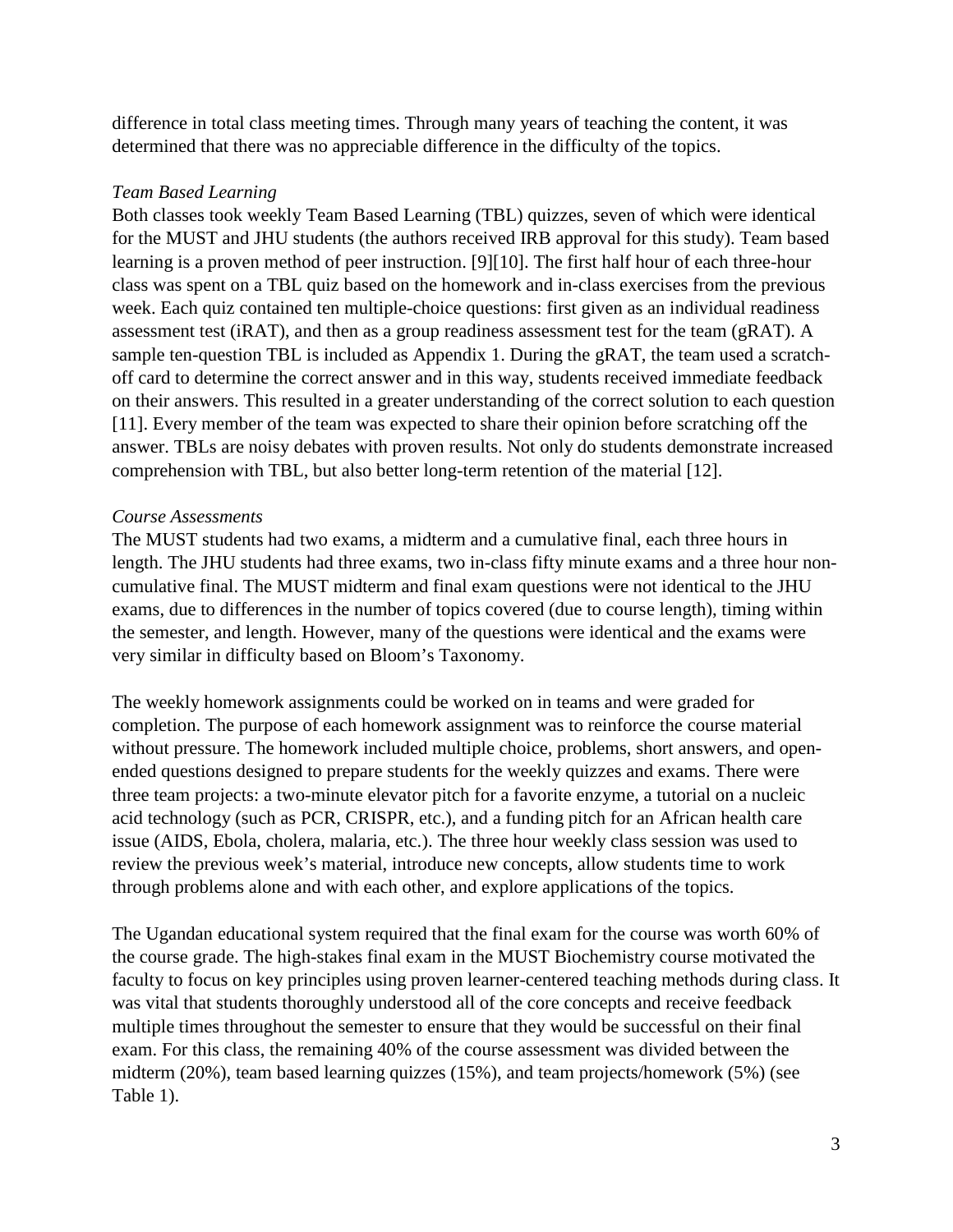| Table 1 – Grading for Biochemistry in Uganda |                   |  |
|----------------------------------------------|-------------------|--|
| Assessment                                   | <b>Percentage</b> |  |
| Homework (including team projects)           | 5%                |  |
| <b>Team Based Learning Quizzes</b>           | 15%               |  |
| Midterm Exam                                 | 20%               |  |
| Final Exam                                   | 60%               |  |

The MUST Biochemistry course covered the topics listed in Table 2. These topics were also covered during the first 75% of the JHU course. Additional topics in the JHU course included cell signaling, the cell cycle, and cancer.

| <b>Table 2-Ugandan Biochemistry Course Topics</b>                                                                  |  |
|--------------------------------------------------------------------------------------------------------------------|--|
| <b>Binding and Thermodynamics</b>                                                                                  |  |
| Carbohydrate, Fat, and Nucleic Acid Structure and Function                                                         |  |
| Protein Structure and Function (hemoglobin)                                                                        |  |
| Enzymes (reaction rates, competitive and non-competitive inhibitors,<br>Michaelis-Menten, allosteric interactions) |  |
| Genetic Expression and Nucleic Acid Technology                                                                     |  |
| Protein Processing and Secretion                                                                                   |  |
| Metabolic Systems (glycolysis, TCA cycle, oxidative phosphorylation)                                               |  |
| Nernst Potential and Membrane Potential                                                                            |  |

## *Classroom Experience: Three Stages*

Modern instructional techniques actively involve students in classroom activities, but they are often secondary to the faculty's role. This technique had been the basis of the JHU course, in which faculty lectures interspersed clicker questions, think-pair-share, and team problems. The faculty introduced topics, discussed applications, and worked through examples for approximately 60% of each class, with 40% devoted to active learning. As described in Figure 1, the techniques used at MUST inverted this process - here students were central to the delivery of content. Faculty "lectures" consisted of a few five minute sessions, just a handful slides emphasizing one key point through figures and text, before encouraging students to work through a problem. During class, one team after another came to the board to present their solutions to their peers and answer questions about the topic. If necessary, the faculty would clarify the answer in writing on the board. Due to the language barrier, when the faculty talked it did not help students understand the material. The Ugandan students learned the material by working through problems together, talking to each other, and asking each other questions.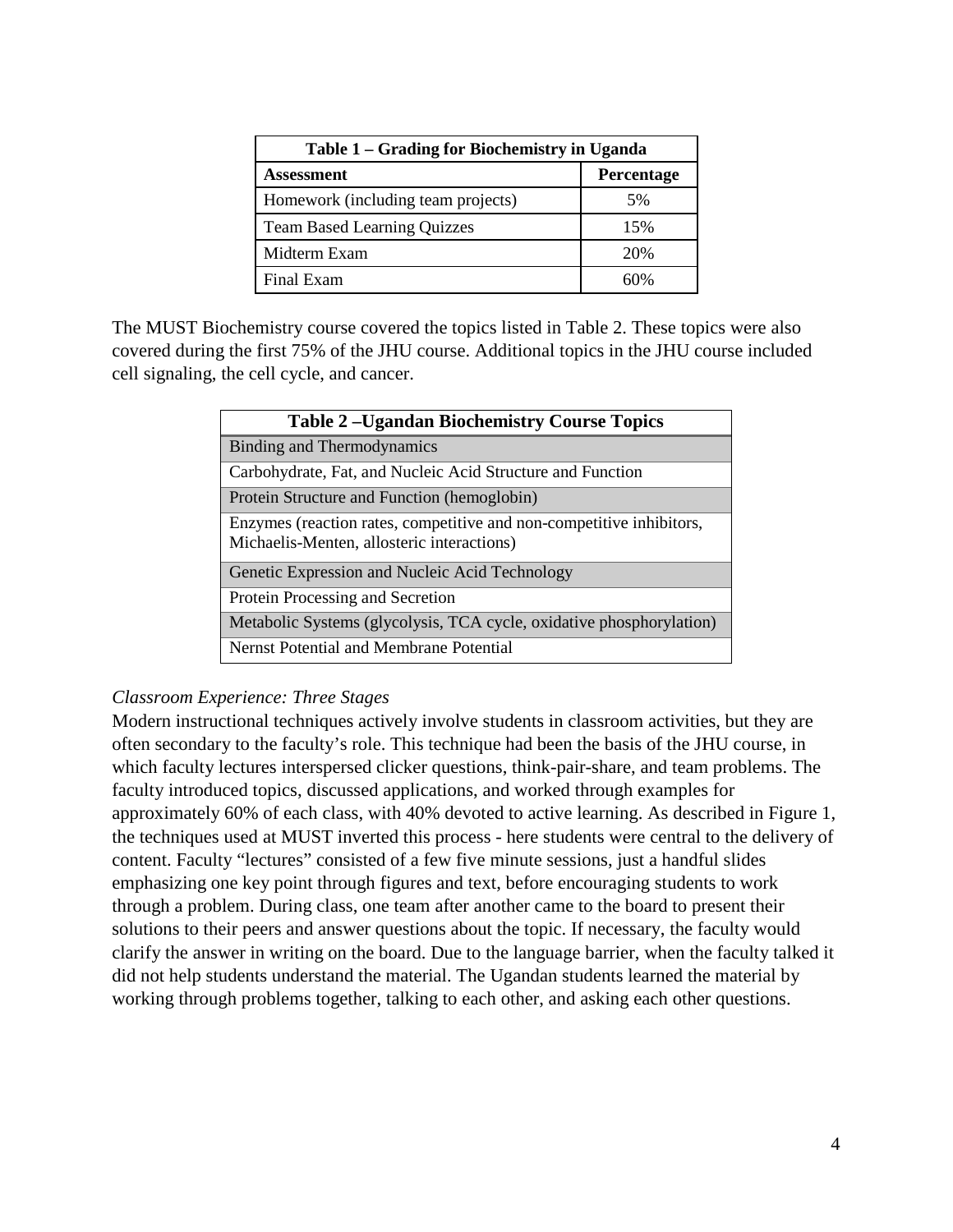

Figure 1: The figure on the left represents typical instructor-led learning (blue) supplemented with learner-centered (green) activities such as team based learning, think-pair-share, and reviewing tutorials. Due to the language barrier, knowledge transfer used in this study (right) placed students as the primary providers of content. This represents an inversion of traditional methods of instruction.

After the initial opening day exercise, the flow of information during the classroom experience followed the description in Figure 2. The rounded rectangles contain the explanation for each step. There were three stages to the classroom experience:

- Step 1: Review and warm up (team based learning, "TBL")
- Step 2: Delivery of new content by students with faculty guidance
- Step 3: Providing students with the resources they need to prepare for the next lesson

The team based learning in Step 1 ensured that each student was prepared to build on the previous week's content. The new content delivered during Step 2 was reinforced through multiple in-class exercises and proven peer-instruction methods such as "think-pair-share" cooperative/team-based problems, and inquiry-based projects [9]. The faculty member was responsible for defining the course content, implementing multiple modes of learning, and creating frequent assessments. In Step 3, students prepared for the next class by reviewing the previous week's homework solutions, reading class notes and slides, following links to videos and tutorials available freely, and working through new homework problems.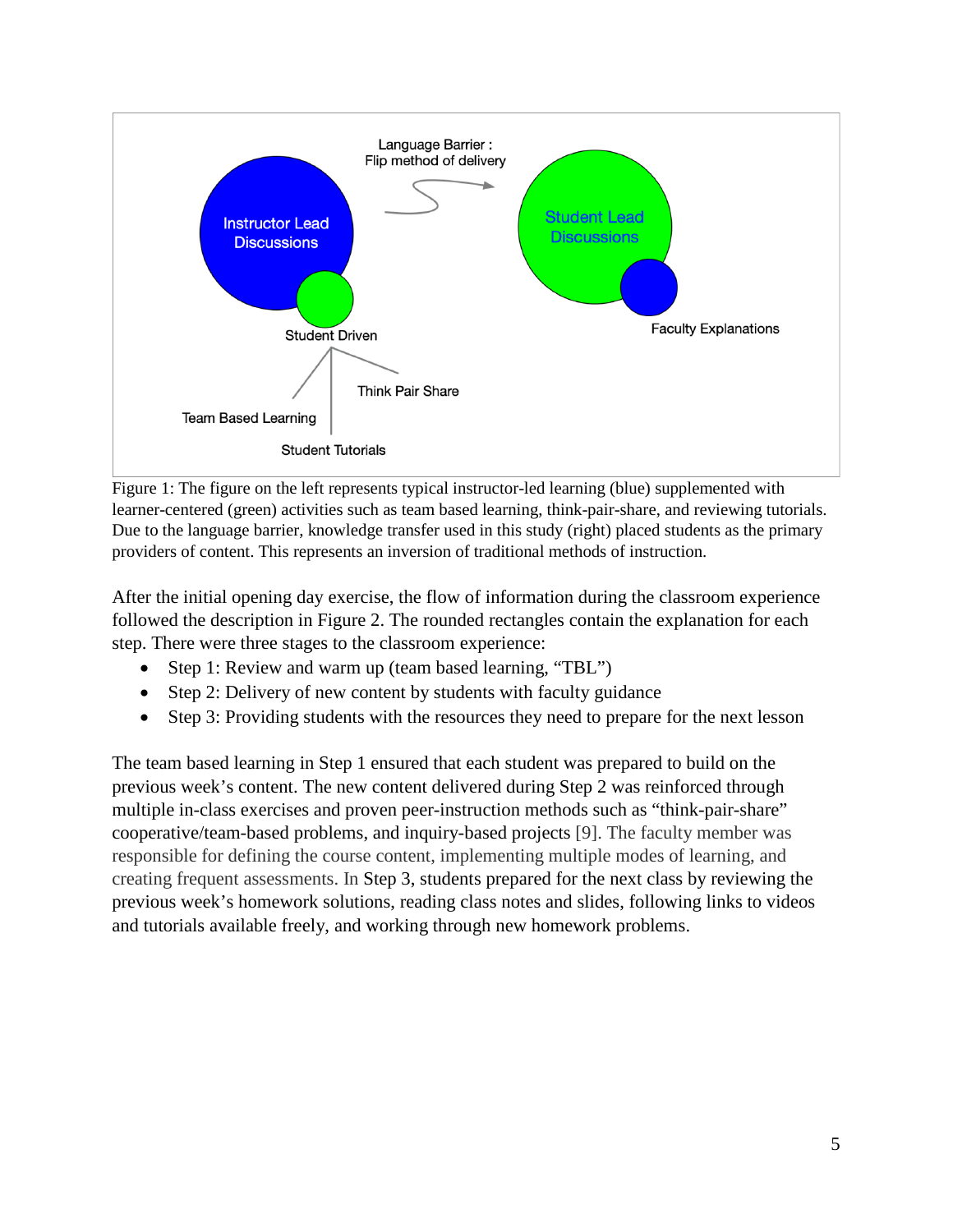

Figure 2: The flow of content through the classroom experience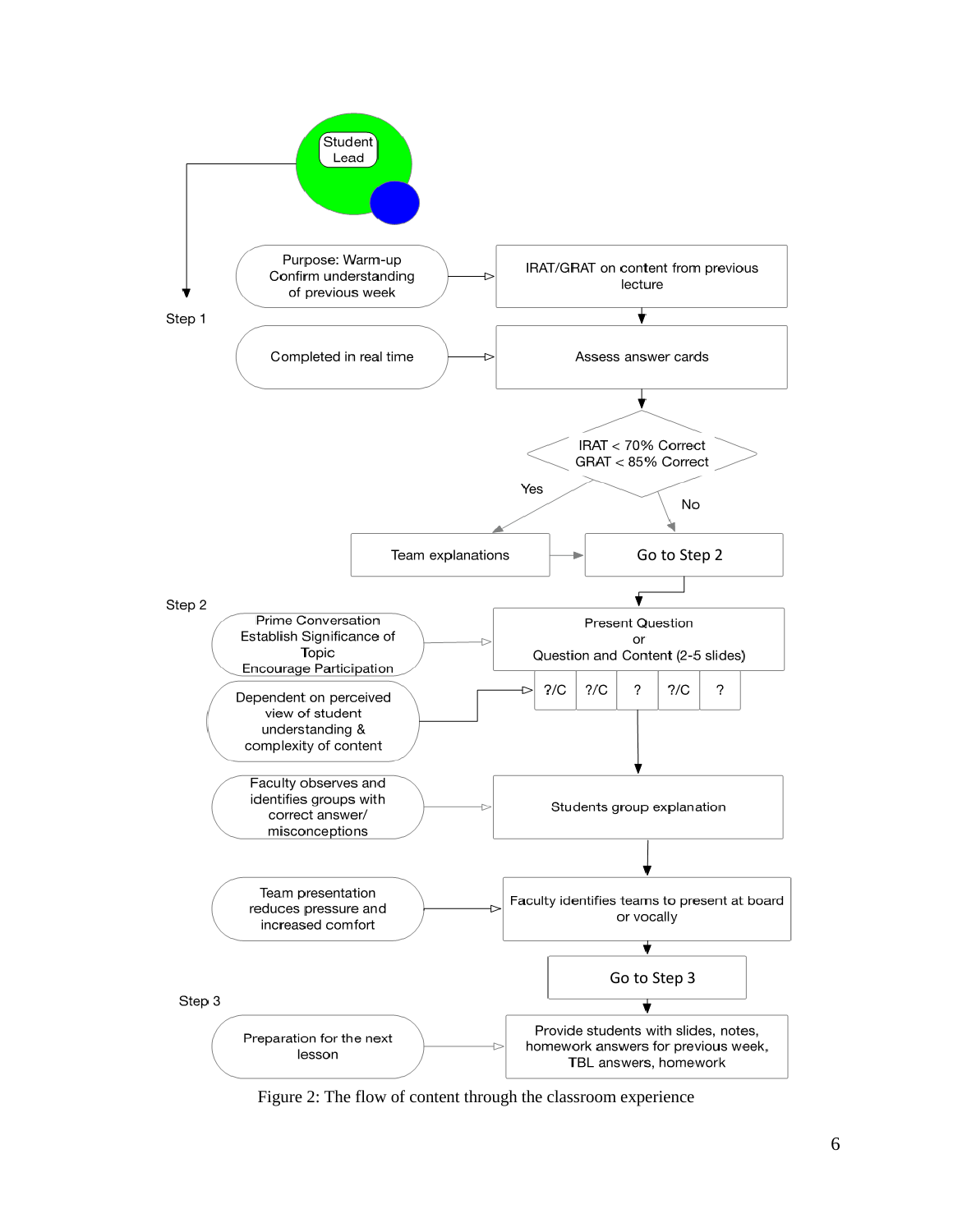#### *Ugandan Educational System*

The cost of education is a major issue in Uganda. The vast majority of people in Uganda live as subsistence farmers and less than 5% of the population graduates from high school [13]. None of the students had purchased the recommended textbook, which cost over \$100, well over an average month's wages in Uganda. There were a few students  $(\sim 15\%)$  with laptops, and about half had smartphones. Many students had phones that could not access the internet and contacted faculty through WhatsApp™ or text message rather than with email. All course materials were emailed (slides, course notes, homework problems, answers to previous homework problems, answers to previous team based learning quizzes, and links to relevant sites) after each threehour Thursday class. The students were given thumb drives and could use the computers at school to view and download all of the course material as part of Step 3. The faculty took great care to ensure that the homework, class material, and exam questions were well aligned.

### **Results: Quantitative**

#### *Team Based Learning: Results for iRATs and gRATs*

Over the course of the semester, both the JHU  $(n=137)$  and MUST  $(n=51)$  students took seven identical TBL quizzes. The iRAT and gRAT were each worth 50 points and contributed equally to the student's grade. Our statistical analysis used a two-tailed paired t-test to compare iRAT and gRAT scores for individual students averaged over the seven quizzes. Both groups of students demonstrated a significant improvement between the iRAT and the gRAT ( $p<0.001$ ). We used unpaired t-tests to compare the MUST and the JHU students. The MUST students had significantly lower iRAT scores than the JHU students  $(21.4 \pm 4.5 \text{ vs } 34.6 \pm 5.6, \text{ p} < 0.0001)$ . The MUST students improved significantly more on average, 24.7+4.5 points on their gRAT, whereas the JHU students gained half as many points,  $12.0 \pm 5.3$  points ( $p<0.0001$ ). Because the MUST students had such a large increase between the iRAT and the gRAT, the gRAT scores for the MUST students were not significantly different than for the JHU students  $(46.1 \pm 2.7 \text{ vs } 10^{-12})$ 46.6+1.9, p>0.05). The results are summarized in Figure 3.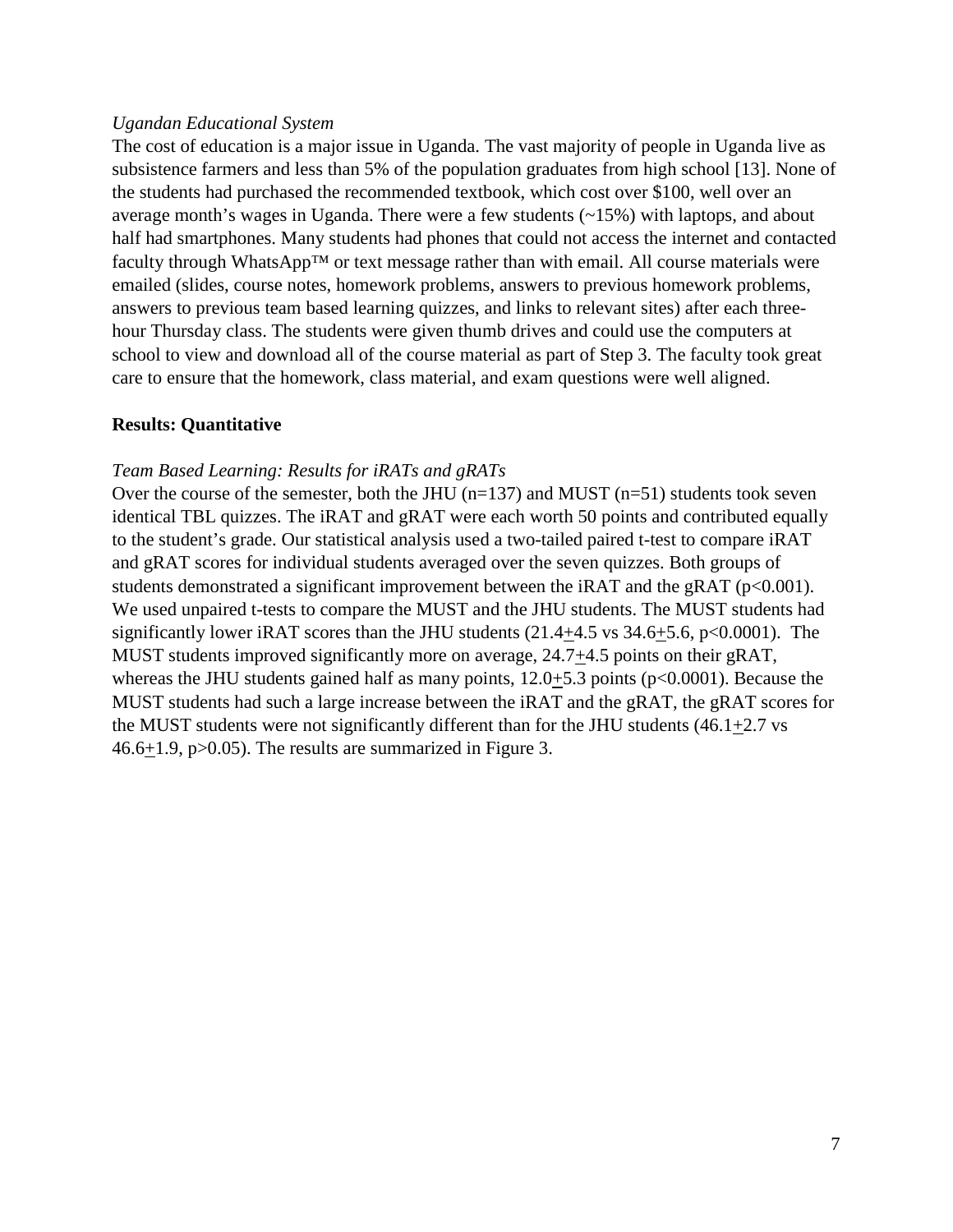

Figure 3: Team Based Learning Results: On a 50 point test, the Ugandan (MUST) students (light blue) started at a significantly lower level of understanding compared to JHU students (dark blue\*) as measured through "individual readiness assessment tests" (iRAT) (MUST: 21.4+4.5 vs JHU: 34.6+5.6, unpaired ttests, p<0.0001). There was no significant difference in the "group readiness assessment" (gRAT) scores  $(46.1+2.7 \text{ vs } 46.6+1.9,$  unpaired t-tests, p $>0.05$ ). Both the MUST students (n=51) and the JHU students  $(n=137)$  had a significant increase in test scores between the iRAT and gRAT for the seven matched quizzes (paired t-tests,  $p<0.001$ ). Values graphed are the means  $\pm$  standard deviations (n=7 quizzes).

#### *Exams: Similarities and Differences*

Although both classes had exams on the same material, they were administered at different times during the semester and were of unequal test time. Consequently, the exams were not identical although they used many of the same questions. For the first exam, there was no significant difference in score (MUST:  $78.0+13.3$  vs JHU:  $75.2+10.7$ ,  $p>0.05$ , unpaired t-tests). For the second exam, there was a small but significant difference in the test scores (MUST 72.8 +11.5 vs JHU: 79.9+14.2, p<0.05, unpaired t-tests). The Ugandan students were taking 27 credits, nine three-credit classes. The lower scores for the MUST students on the second exam could be due to the fact that the Ugandan students had nine three-hour cumulative final exams over a two week period, and the biochemistry exam was the very last exam. For the JHU students, the second exam was a one hour in-class non-cumulative exam. There was no significant difference on the averages of the two similar exams (p>0.05). The results are summarized in Figure 4.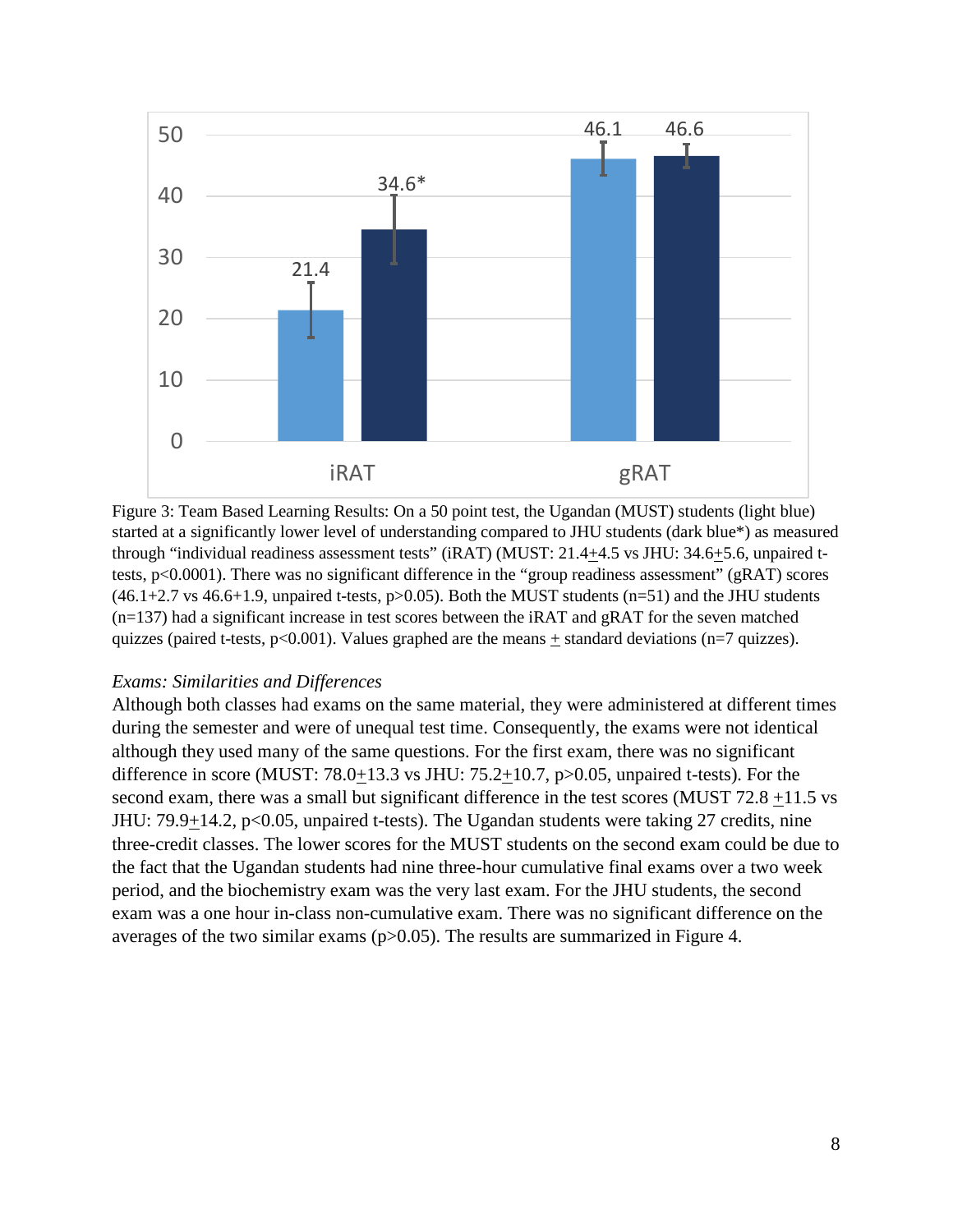

Figure 4: Exam results - comparison of two similar exams for Uganda (MUST) (n=51) vs US (JHU)  $(n=137)$  students. There was no significance difference in the scores for Exam 1 (Uganda: 78.0+13.3 vs US:  $75.2 \pm 10.7$ , p $> 0.05$ , unpaired t-tests). There was a small but significant difference in the scores for Exam  $2^*$  (Uganda:  $72.8 +11.5$  vs US:  $79.9 +14.2$ ,  $p<0.05$ , unpaired t-tests). Exam 2 was the final exam for the Ugandan students, but the second of three exams for the US students. Values graphed are exam mean score  $\pm$  standard deviations.

## **Results: Qualitative**

## *Student Support for Team Based Learning*

Data from the end-of-semester anonymous survey indicated that the TBLs were a popular change for the MUST students with 95% agreeing both the iRAT and gRAT were important. Just over half (54%) of the JHU students agreed, with a large number (43%) desiring only the gRATs. The vast majority (96%) of MUST students wanted TBL to be used in other courses, compared to 75% of the JHU students. Survey data for both the Ugandan (MUST) and US (JHU) students are listed in Table 3.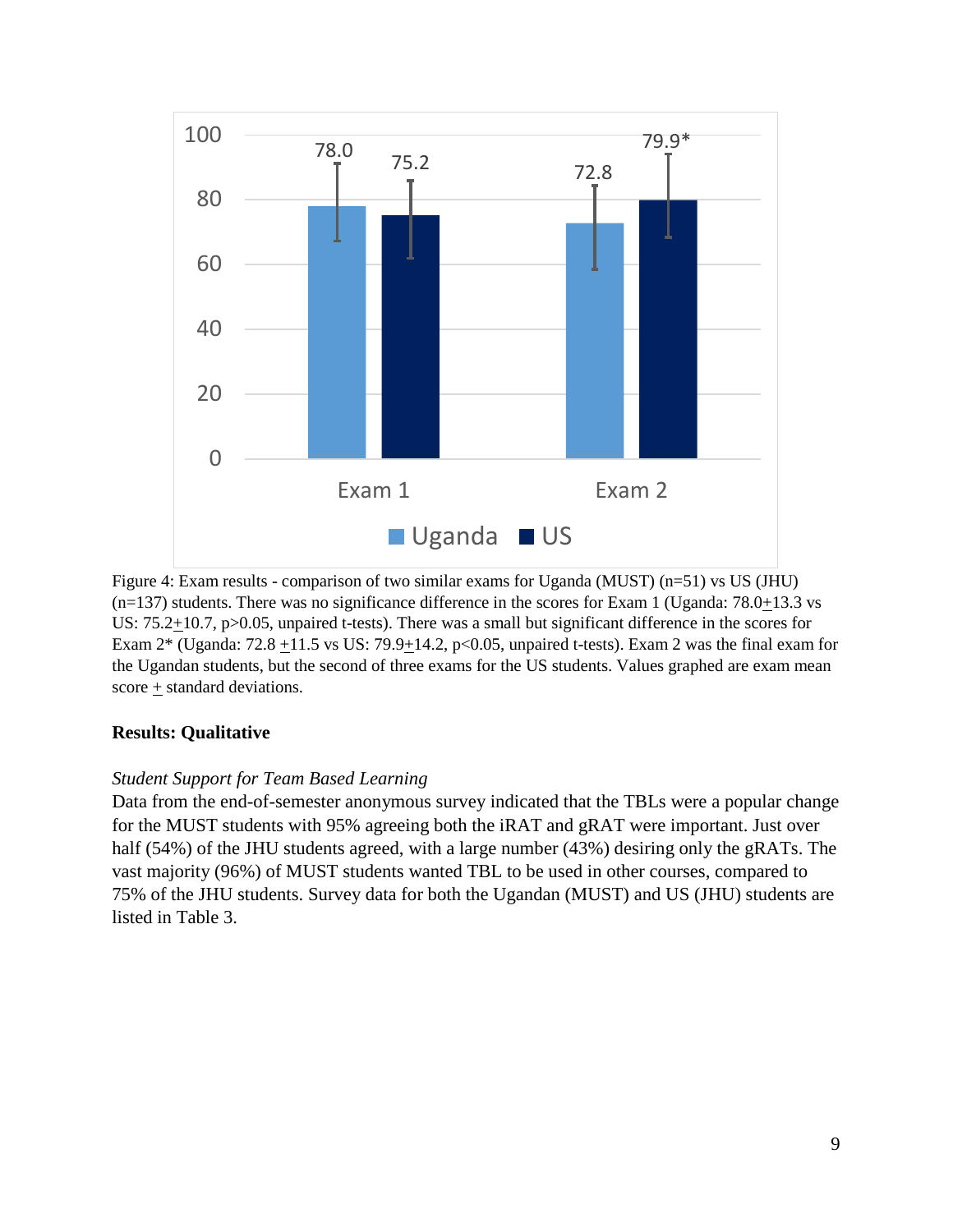| $1$ ably $3 - 5$ thught $8$ upport from Team Dascu Leaf ming                                                                                                                                                          |               |     |  |
|-----------------------------------------------------------------------------------------------------------------------------------------------------------------------------------------------------------------------|---------------|-----|--|
| We had weekly team based learning (TBL), which used two quizzes; an iRAT (individual readiness<br>assessment test) and gRAT (group). Please select the answer below which best describes your<br>experience with TBL. |               |     |  |
|                                                                                                                                                                                                                       | <b>Uganda</b> | US  |  |
| Studying for the iRAT made me keep up with the material, and participation in the<br>gRAT further strengthened my understanding. You should continue to have both<br>iRATs and gRATS                                  | 95%           | 54% |  |
| I would prefer to have only the gRATs                                                                                                                                                                                 | 5%            | 43% |  |
| I would prefer to have only the iRATs                                                                                                                                                                                 | $0\%$         | 1%  |  |
| I did not find TBL helpful                                                                                                                                                                                            | 0%            | 3%  |  |

# **Table 3 – Student Support For Team Based Learning**

## *Ugandan Student Support for all active learning methods*

The survey data indicated that 97% of students felt that they were provided the prompt and fair feedback on assessments (quizzes, homework, and exams) which was critical for their success in the course. It was important that the course was taught at the "right level and built on knowledge from previous courses" and 96% of students agreed with this statement. Most of the "teaching" during class time was from one student to another, and not directly from the faculty. But the faculty set the content, pace, in-class activities, and assessments. The MUST students were in their first year of study, and this course, "Biochemistry", was their first class within the biomedical engineering department. One of the goals of the course was to excite the students about their future careers in biomedical engineering. All of the students agreed (100%) that the course topics were "interesting with relevant examples" and 98% felt that "biochemistry is an important course in BME and provides essential knowledge and skills". A summary of the results from the end-of-semester survey is provided in Figure 5.

The enthusiasm of the Uganda students for active learning was not surprising. Previous studies have indicated that active learning is not only more effective, but also more fun [9]. From the first day of class, the focus was on engaging students to be responsible for their own learning. Most students (95%) felt that doing the research for the class presentations was a significant learning experience and that the BME department should continue using them. The students also believed (85%) that listening to their peers' presentations was valuable, but the return on their investment of time was not as great as it was when completing their own projects. Almost 90% of the students felt that the course met the posted learning objectives. All of the students (100%) believed that "the supplementary materials (lecture slides, notes, links to websites, papers) helped me to understand the course material", and 99% of the students felt that "Homework assignments helped me to better understand the lecture topics and adequately prepared me for the quizzes and exams".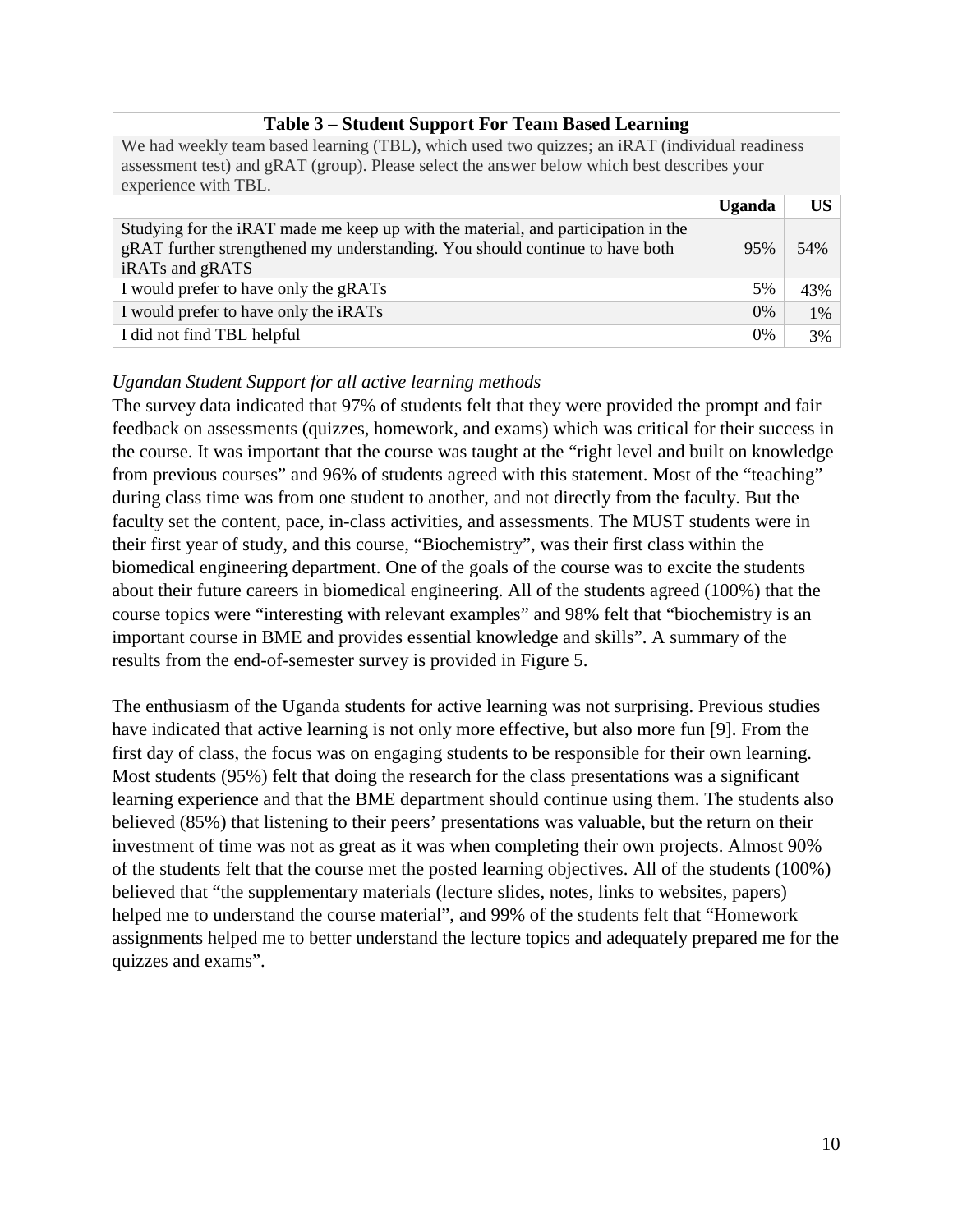

Figure 5: Uganda End-of-semester anonymous survey results (n=42).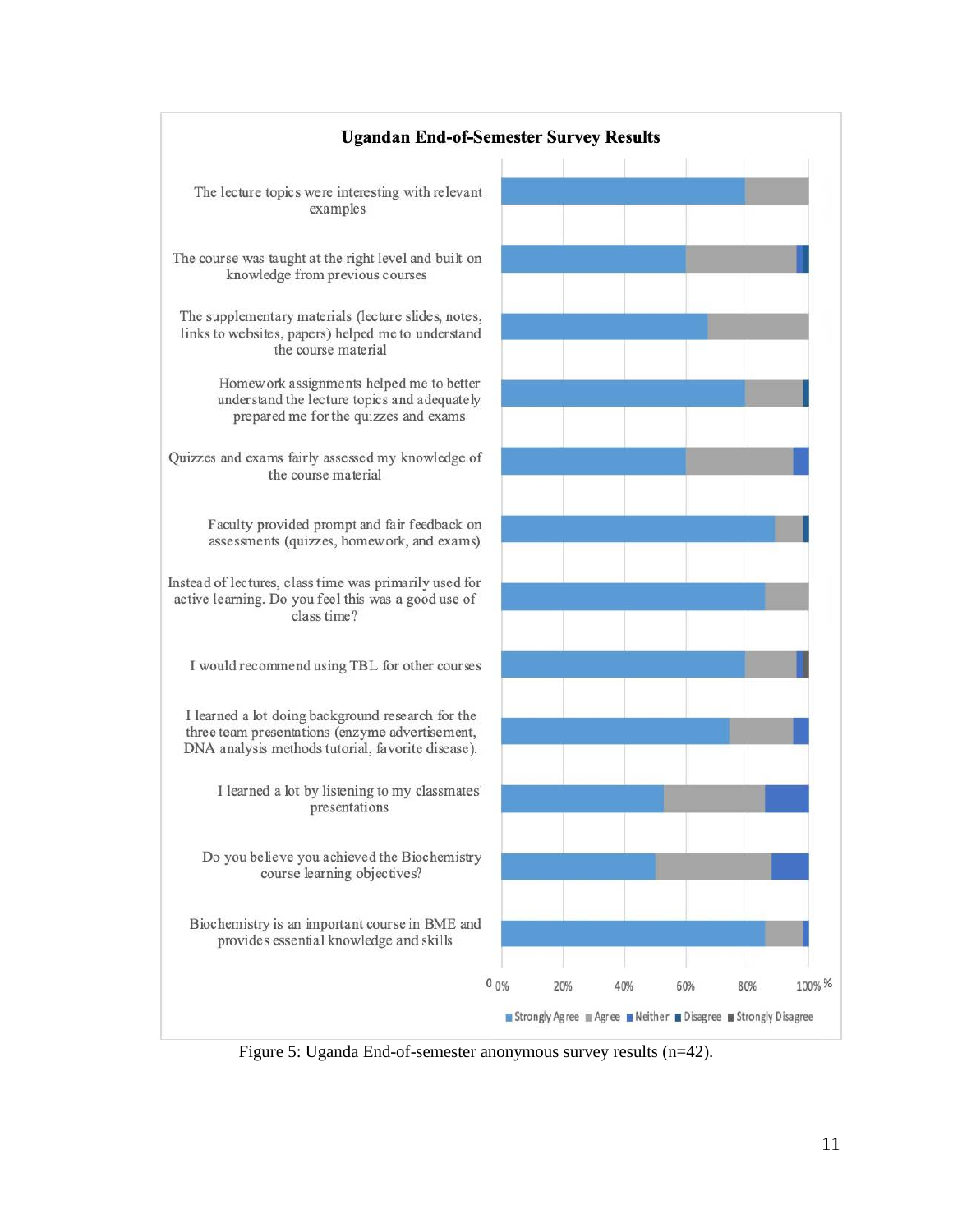A selection of the end-of-semester anonymous survey comments are listed in Table 4.

### **Table 4- Ugandan student comments from an anonymous end-of-semester survey**

*it was so wonderful…due to full participation of we students especially in iRATS, gRATS, presentations and discussions, we were able to understand most of the content.* 

*It has taught me how to do work in my group* 

*Assignments, presentations, quizzes, tests should also be introduced to other course units*

*BME as a course requires alot..... If all lecturers would use this approach.... We would not only pass highly... But also get motivated to read and understand.... And apply whatever we are reading.... Learning was so fun with you*

*Our problem in Africa is that the teaching mainly focuses on cramwork and not clear understanding coupled with applications. However, your mode of instruction raised my spirits and can't help yearning for more*

*I've loved the method of prompting students to understand as opposed to cramming which is a MOST USED in our institution.* 

*Through the many weekly quizzes, I have been able to understand my weaknesses and do better. Quizzes are a really good teaching practice.*

*The continuous weekly assessment was a great way to help us understand all the topics.* 

*Your lectures and quizzes were of great help. Thank you and please keep it up with the quizzes When I started my second semester of my first year I was mostly worried of Biochemistry. I am happy to say that right now I see it as the simplest of all my course units, not because of its contents but because you broke it down in the simplest way for us to understand. The regular quizzes helped us to and can ably say thank you very much. I never thought I could hear you properly because of your accent and speed but you tried to slow down your explanations for us to understand. Thanks to u you and we hope even after this semester you can always come around.* 

*She provided all necessary reading materials, for which I credit her above average. However it was hard hearing her accent during the first lectures.*

*I happen to be among the students that never offered chemistry nor biology at my A-level. Truth be told, l most times hate those classes, but something about the instructor made me fall in love with the course, no wonder , I think it is the only course that has registered 100% attendance every week inweek out apart from a few occasions .I mean, the passion she has for what she does speaks for itself, wooo, she is the last person I wanna let down, hoping for the best*

## **Discussion**

The MUST students did not do as well as the JHU students on the iRATs. This could be due to a number of reasons; the lack of practice with timed quizzes, difficulty in taking a timed quiz in English, and/or the differences in background knowledge from high school. The weekly quizzes forced students to prepare on their own (iRAT), but also gave them a chance to teach and learn from their classmates (gRAT). The MUST students embraced active learning and quickly understood how effective these evidence-based teaching methods were in helping them learn. In fact, they requested that other engineering faculty incorporate frequent assessments and active learning into their courses (see Figure 4). Since the author had no prior experience with the Ugandan education system, the frequent assessments also gave the author the feedback needed to teach the course at the correct level.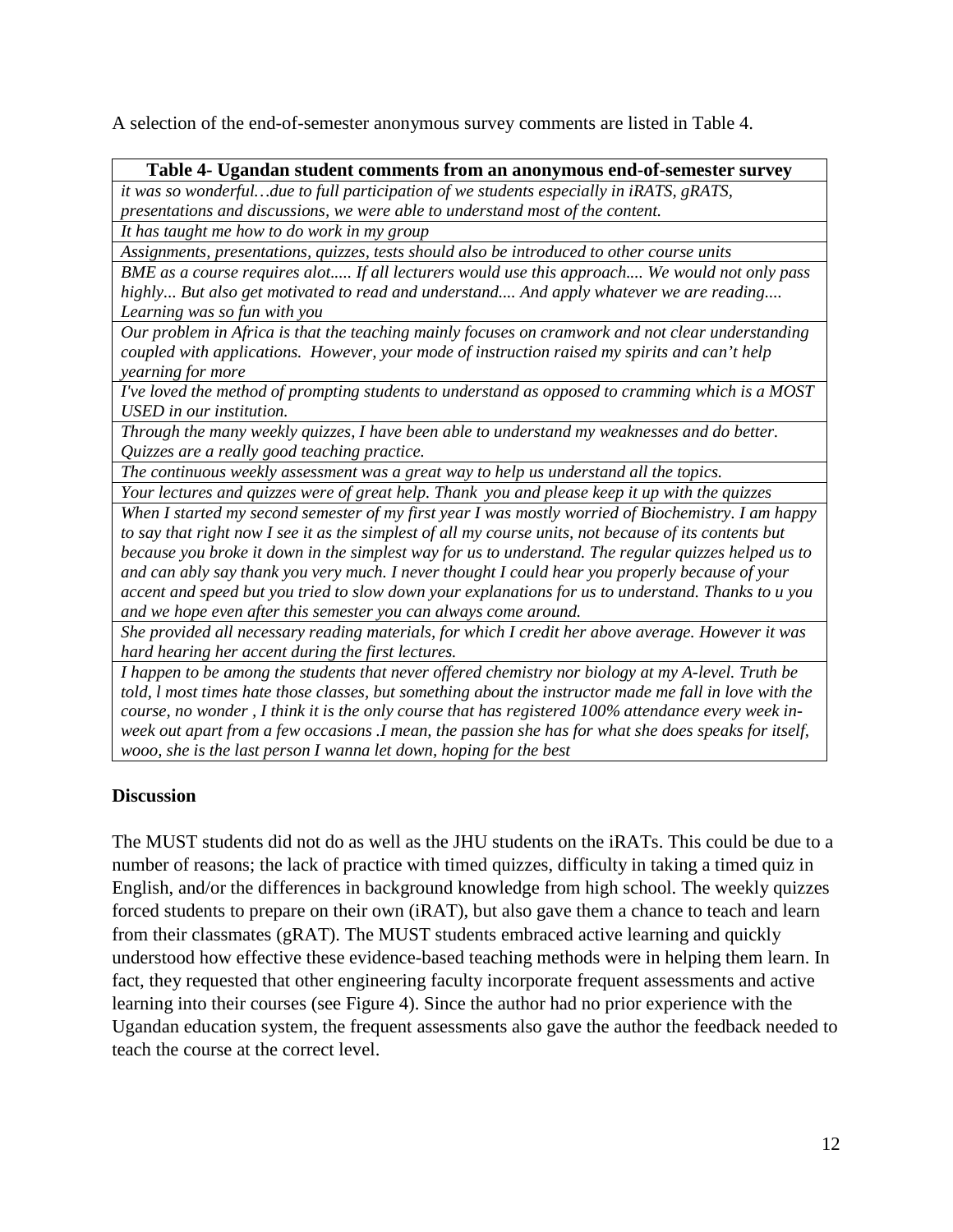Ugandan students have a very formal relationship with faculty, and are often concerned about asking questions. Peer instruction bypasses this reticence by encouraging students to work together to understand key concepts at a higher level, resulting in a much deeper comprehension of content [6]. Another benefit of peer instruction is to reduce the knowledge gap between the learner and student-instructor, while maintaining faculty oversight [1]. By the end of the semester, the MUST students felt confident about the course material and prepared for the highstakes final exam (60% of their total grade).

## **Limitations**

One of the limitations of this study was the lack of follow-up testing to evaluate long-term retention. Previous results from the JHU students indicated that material taught using TBL was better retained than material that did not employ TBL [12].

There was also a difference in the time spent each week with an instructor for the Ugandan and JHU cohorts. MUST students had class once per week for three hours, for three semester credits. JHU students met four times per week and received four semester credits. The Ugandan course only covered 75% of the material taught in the equivalent JHU course but the exam questions covered the same material with equal rigor.

Few Ugandans (4%) had a significant background in biology (an upper level high school biology course). Consequently the material was completely new for almost all of the students in the class. This made it difficult for students to seek information from classmates or to answer their peers' questions initially, potentially resulting in lower iRAT scores. Around 78% of the US students had Advanced Placement Biology in high school and consequently had higher iRAT scores.

# **Conclusion**

There is no question that the scarcity of quality healthcare is one of the biggest challenges in sub-Saharan Africa today. This is due not only to a lack of resources, but also inadequate education and training. The Ugandan students demonstrated significant improvements in knowledge through peer-instruction, team-based learning, and group projects. While active learning in Africa is unusual, it has previously been successful in sub-Saharan Africa biomedical engineering [14] and biology [15]. These students, the future educators of Africa, embraced active learning and will hopefully incorporate these evidence-based teaching methods into their own courses one day. Their enthusiasm for peer instruction helped the entire class achieve quiz and test results that would have been impossible due to the language barrier. Peer-instruction has been promoted for decades as a proven evidence-based teaching method. In this study, we have provided evidence that peer-instruction should have a more central role in education.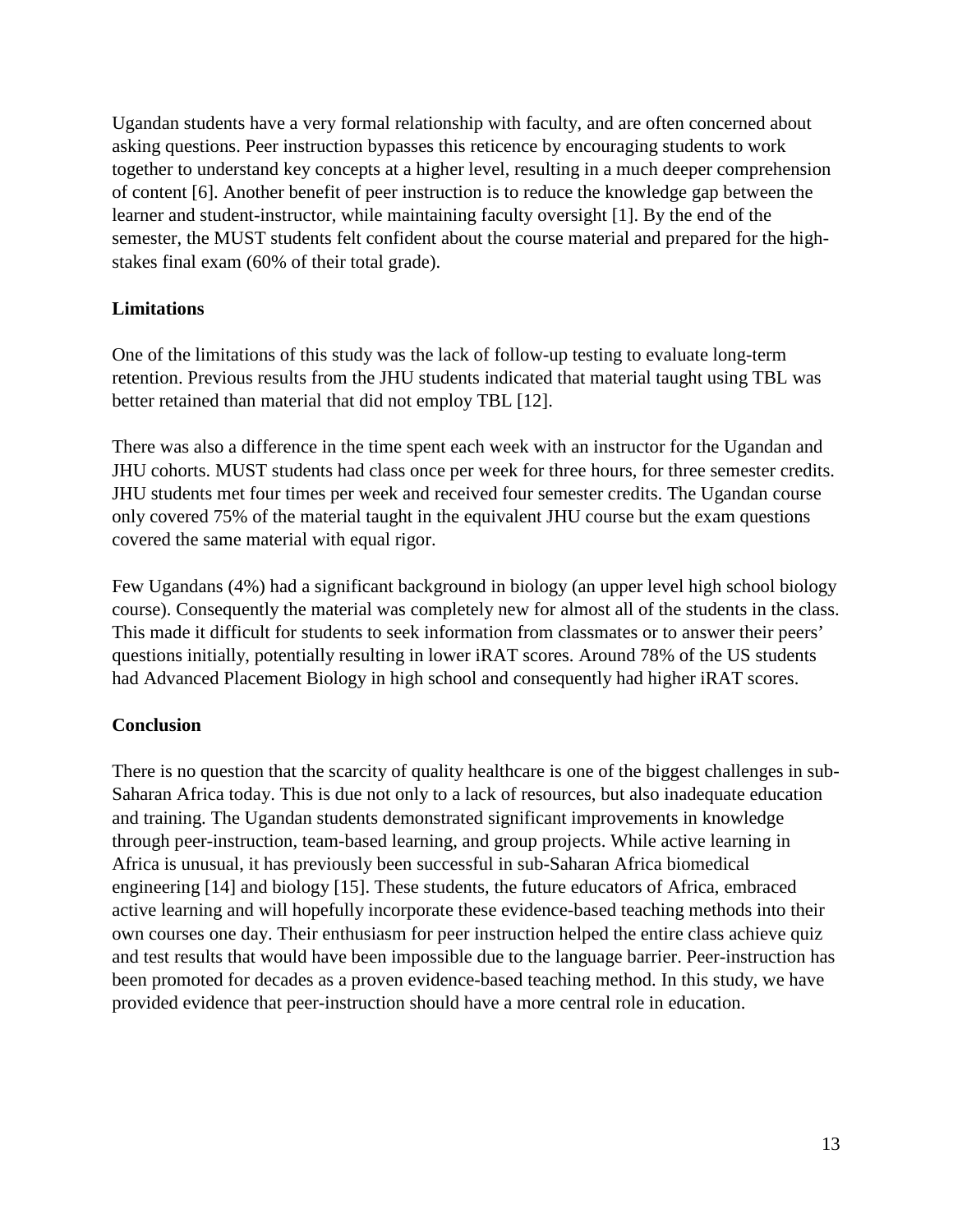#### **Appendix 1: Sample Team Based Learning Quiz**

- 1. Which of the following statements about Kd is **NOT** true?
- a) A small value of Kd indicates high affinity, resulting in the ligand molecule binding more tightly to receptor
- b) A small Kd indicates that the reaction will take place faster than with a high value of Kd
- c) A small Kd has most molecules bound as [RL]
- d) A small Kd indicates more ionic, Van derWaals, hydrogen and hydrophobic interactions
- e) A small Kd indicates that the molecules are held together with weak bonds
- 2. You disrupt all hydrogen bonds in a protein. What level of structure will be preserved?
- a) primary structure
- b) secondary structure
- c) tertiary structure
- d) individual amino acids
- e) individual atoms
- 3. Recall:  $pH = pKa + log \frac{base}{acid}$  Explain the significance of the pK value in relation to the pH.
- a) If  $pK > pH$  the species will be primarily acid
- b) If  $pK > pH$ , the species will be primarily base
- c) If pK=pH, half of the species is dissociated
- d) Both b and c are true
- e) Both a and c are true
- 4. If the equilibrium constant for the reaction  $A \rightarrow B$  is 0.5 and the initial concentration of A is 25 mM and of B is 12.5 mM, then the reaction:
- a) will proceed in the direction it is written, producing a net increase in the concentration of B.
- b) will produce energy, which can be used to drive ATP synthesis.
- c) is at equilibrium.
- d) will proceed in the reverse direction, producing a net increase in the concentration of A.
- e) will reach equilibrium when  $[A]=0.5[B]$
- 5. A reaction with a positive ∆*G* value can be made energetically favorable by increasing the:
- a) ∆*G*°′
- b) starting concentration of products
- c) adding an enzyme
- d) starting concentration of reactants
- e) the first two answers are correct.
- 6. You have a mutant polymerase that is a more stable at high temperatures but less stable at lower temperatures. This suggests that \_\_\_\_\_\_\_\_ are dominant in maintaining its functional folded structure.
- (a) Hydrophobic interactions
- (b) Ionic bonds
- (c) Hydrogen bond
- (d) Disulfide bond
- (e) Van der Waals interactions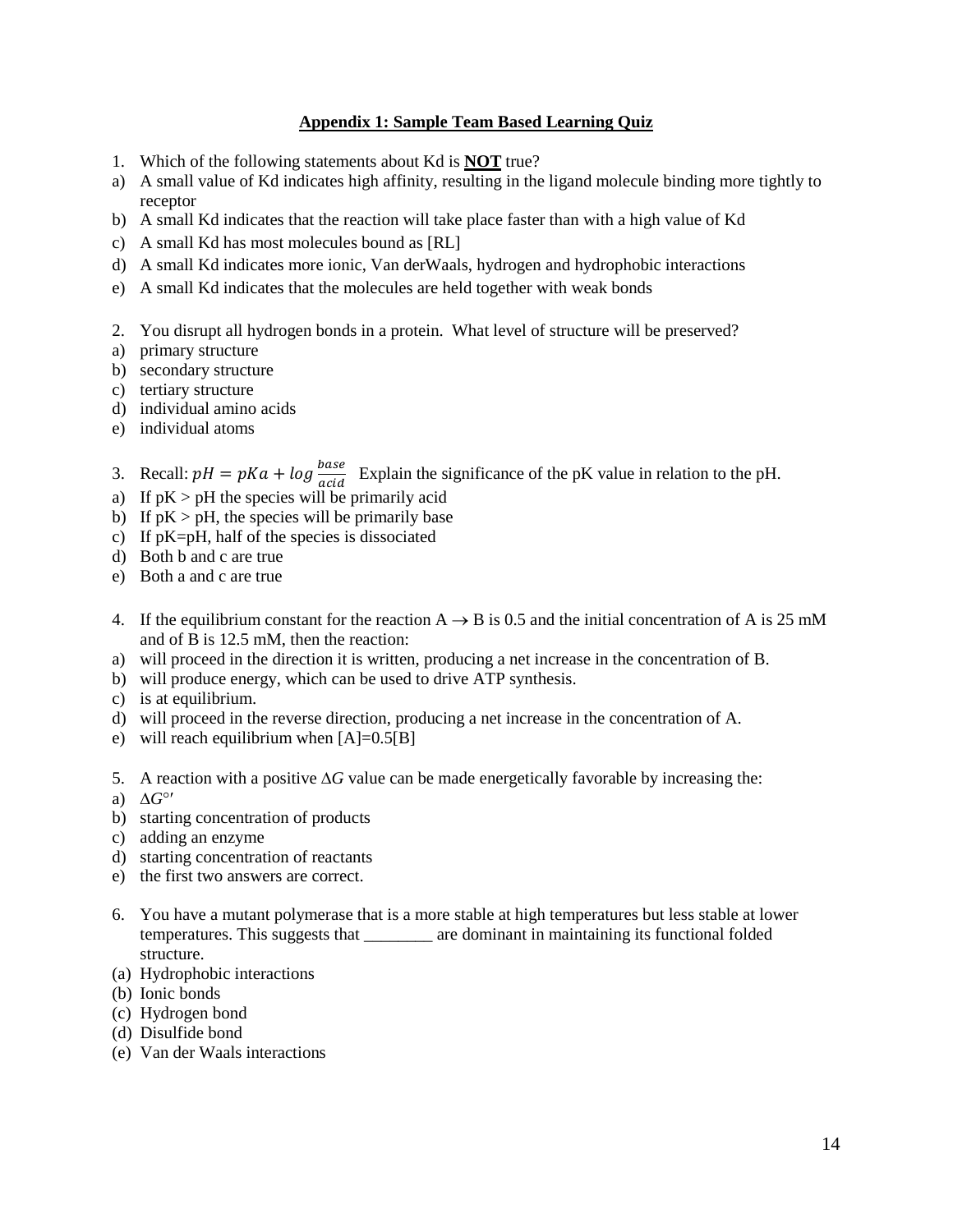7. Estimate the value of Kd from the Scatchard graph on the **left below** for the binding of a ligand to a receptor:



- 8. In the figure on the **right above**, four bonds are indicated by numbers. Match the bonds with their correct description below.
	- a) (1) Electrostatic interaction; (2) hydrogen bond; (3) disulfide bond; (4) peptide bond
	- b) (1) Hydrogen bond; (2) peptide bond; (3) disulfide bond; (4) electrostatic interaction
	- c) (1) Hydrogen bond; (2) disulfide bond; (3) electrostatic interaction; (4) peptide bond
	- d) (1) Hydrogen bond; (2) electrostatic interaction; (3) disulfide bond; (4) peptide bond
	- e) (1) Hydrogen bond; (2) electrostatic interaction; (3) peptide bond; (4) disulfide bond
- 9. Any reaction  $A \Leftrightarrow B$  is at equilibrium when
	- a)  $\Delta G^{\circ} = 0$
	- b)  $\Delta G = 0$
	- c)  $[A] = [B]$
	- d)  $\Delta G = \Delta G^{\circ}$
	- e) both forward and backward rates reach zero
- 10. Imagine starting conditions in which the reaction  $X \rightarrow Y$  is unfavorable, yet the cell needs to produce more Y. How can this be accomplished?
	- I. Add an enzyme to increase the speed of the reaction
	- II. Couple the reaction to a favorable reaction whose negative ∆*G* has a value larger than the positive  $\Delta G$  of the  $X \rightarrow Y$  reaction
	- III. Export Y from the cell or compartment where the  $X \rightarrow Y$  reaction occurs.
	- a) I, II, and III b) 1 and II c) I and III d) II and III e) II

**ANSWERS: b, a, e, c, d, a, c, d, b, d**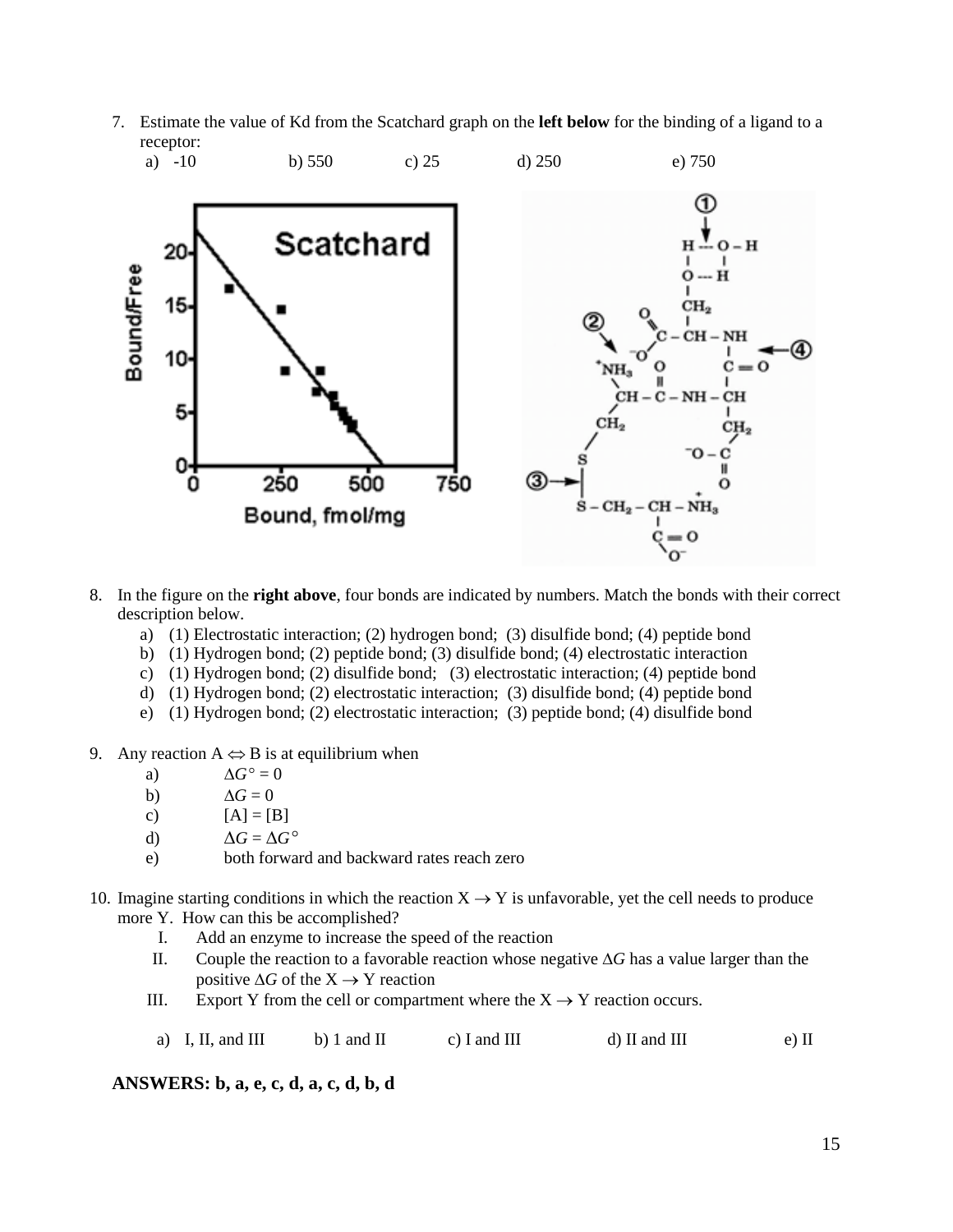## **References**

[1] H.R. Goldberg and C.D. Hanlon, "The Knowledge Paradox: The more I know, the less I can clearly explain," *Medical Education* 53:13-14, 2019.

[2] M. Prince, "Does Active Learning Work?" *Journal of Engineering Education,* Vol [93, Issue](https://onlinelibrary.wiley.com/toc/21689830/2004/93/3)  [3,](https://onlinelibrary.wiley.com/toc/21689830/2004/93/3) pp 223-231, July 2004.

[3] S. Freeman, S.L. Eddy, M. McDonough, M.K. Smith, N. Okoroafor, H. Jordt, and M.P. Wenderoth, "Active learning increases student performance in science, engineering, and mathematics." *Proceedings of the National Academy of Sciences*, 111(23), 8410–8415, 2014. <http://www.pnas.org/content/111/23/8410>

[4] S.J. Dickerson, R.M. Clark, and A. Jain, (2017) *No Excuses: Use of Simple Active Learning in Electrical and Computer Engineering.* Paper presented at 2017 ASEE Annual Conference & Exposition, Columbus, Ohio, 2017.<https://peer.asee.org/28704>

[5] J. Nakayiza and M. Ssentanda, "English rules in Uganda, but local languages shouldn't be sidelined," *The Conversation*, November 4, 2015.

[6] C.H. Crouch and E. Mazur, "Peer instruction: Ten years of experience and results." *American Journal of Physics* Vol 69, 9 pp. 970–977, Sept. 2001.

[7] B. Simon and Q. Cutts, "Peer Instruction: A Teaching Method to Foster Deep Understanding," *Communications of the ACM*, Vol. 55 No. 2, pp. 27-29, February 2012.

[8] U. Burger and K. Trehan, "Action learning in East Africa: new encounters or impossible challenges?" *Action Learning: Research and Practice*, 15:2, pp.126-138, 2018.

[9] R.M. Felder and R. Brent (2017) *[Learner-Centered Teaching: How and Why?](https://www.engr.ncsu.edu/wp-content/uploads/drive/13bveaviVsJ8n8vKtfBqkLLNeMbIrietw/2017-LCT%20Paper.pdf) Learning Abstracts* (League for Innovation in the Community College), 20(5), May 2017

[10] P. G. Koles, A. Stolfi, N. J. Borges, S. Nelson, and D. X. Parmelee, "The impact of teambased learning on medical students' academic performance.," *Acad Med*, vol. 85, no. 11, pp. 1739–1745, Nov. 2010.

[11] M. L. Epstein and G. M. Brosvic, "Students prefer the immediate feedback assessment technique," *Psychol Rep*, vol. 90, no. 3, pp. 1136–1138, Jun. 2002.

[12] E. Haase, B.N. Phan, and H.R. Goldberg (2017), *Molecules and Cells: Team-based and Multi-modal Learning Improves Comprehension and Increases Content Retention,* 2017 ASEE Annual Conference & Exposition, Columbus, Ohio.<https://peer.asee.org/28685>

[13] Ugandan Bureau of Statistics<https://www.ubos.org/> 2019.